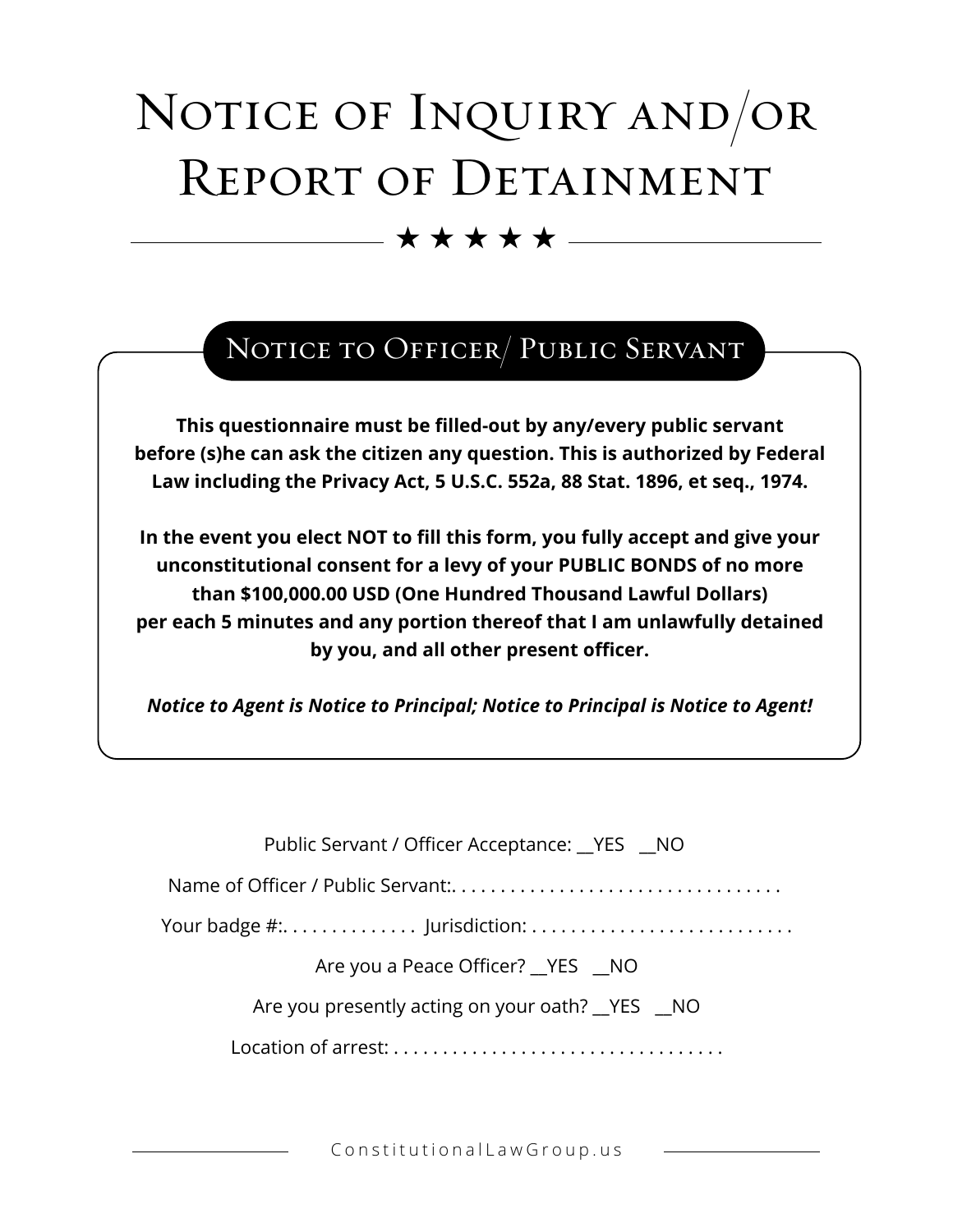Do you believe this arrest is lawful under the guise of an unlawful mandate that has never been voted on in legislation? \_\_YES \_\_NO Are you aware that the only lawful authority exists after the passage through legislation? \_\_YES \_\_NO

No mandate or executive order has ever to this day been voted on and enacted by the state legislature. Even if it has, We the People can rely on Supreme Court rulings such as: Marbury v. Madison (1803)

*"Any law repugnant to the Constitution is no law, has no force of law, and can be ignored."* 

## NOTICE TO OFFICER/ PUBLIC SERVANT

**For you, a sworn in Servant of We the People to violate well-established law is not only criminal, but can be prosecuted to the fullest extent of the law, stripping you of judicial immunity, making you liable both in your professional and private capacity, which means you and your family are subject to losing your homes and all your possessions for following these false and unconstitutional mandates by your governor.** 

Be forewarned that you are nothing less and nothing more than cannon fodder for a governor who is drunk on power and sedition acting outside his/her oath of office in direct violation of The United States Constitution and Washington State Constitution. Cooper v. Aaron:

*"No state legislator or executive or judicial officer can war against the Constitution without violating his undertaking to support it."*